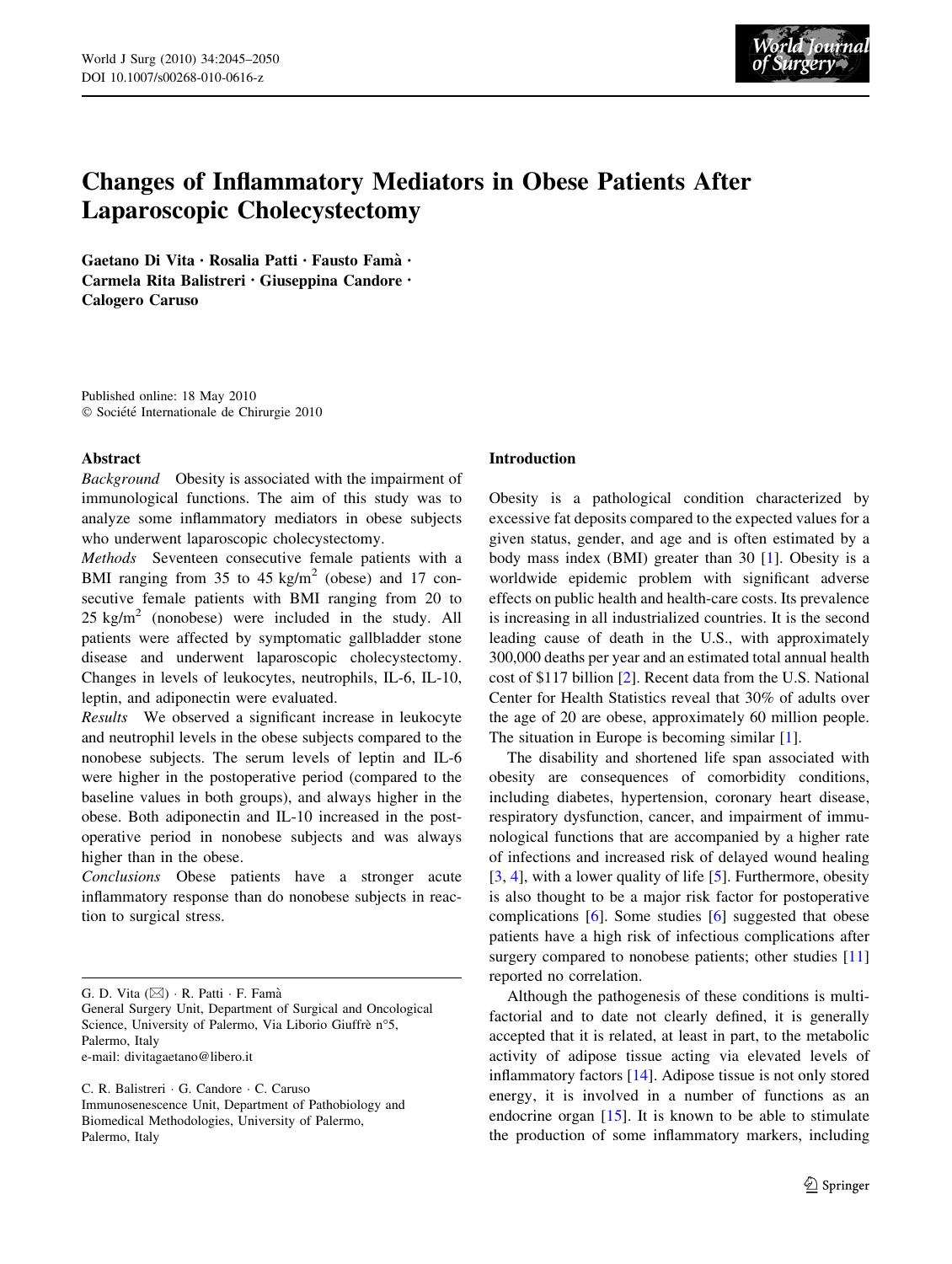C-reactive protein (CRP) and fibrinogen, through the direct production of proinflammatory cytokines such as interleukin (IL)-6 [[16\]](#page-5-0). Some proteins such as leptin and adiponectin have been shown to play an important role in regulating immune function [\[17](#page-5-0)].

Taking into account the above considerations, the aim of this study was to analyze some immune-inflammatory parameters in obese patients who underwent surgery to explain (on the basis of biological results) the major incidence of postoperative infectious complications observed in these subjects. To avoid confounding effects linked to different diseases, as a surgical procedure model we chose the response to laparoscopic cholecystectomy (LC) for benign gallbladder disease. As we previous attested [[18,](#page-5-0) [19](#page-5-0)], it is known that simple LC induces changes of some inflammatory mediators. As an expression of the inflammatory mediators, we measured changes in the levels of leukocytes, neutrophils, IL-6, IL-10, leptin, and adiponectin.

#### Materials and methods

Seventeen consecutive female patients with a BMI between 35 and 45 kg/ $m<sup>2</sup>$  and 17 consecutive female patients with a BMI between 20 and 25 kg/m<sup>2</sup> were enrolled in this study. All patients were admitted to the Surgery Unit of the Surgical Department of the University of Palermo from April 2005 to June 2007, and they were affected by symptomatic and uncomplicated gallbladder stone disease. Exclusion criteria were the presence of diabetes or endocrine, hepatic, renal, neoplastic, inflammatory, or immunological disease. Furthermore, patients who used drugs that could influence the inflammatory response such as steroid or nonsteroidal anti-inflammatory drugs and immunomodulant agents were excluded. The study was approved by the Hospital Ethics Committee and all patients gave written informed consent. Patients were divided into two groups according to their BMI. The first group included patients with  $BMI = 35$ - $45 \text{ kg/m}^2$  (obese group) and the second group included patients with BMI =  $20-25$  kg/m<sup>2</sup> (nonobese group). Preoperatively, all patients received antibiotic prophylaxis with 1 g of intramuscular cefuroxime and antithrombotic prophylaxis using low-molecular-weight eparine. All subjects underwent the standard anesthetic procedures, using thiopental sodium for induction, vecuronium for neuromuscular block, and isofluorane and fentanyl citrate for analgesia. All patients underwent a laparoscopic cholecystectomy (LC). All the operations were carried out by the same senior surgeon (GD) with long experience in laparoscopic surgery. The Anglo-Saxon technique with four trocars was preferred, with a  $CO<sub>2</sub>$  pneumoperitoneum maintained at 12-14 mmHg. In all patients the telescope trocar was introduced with the open technique through a small sovra-umbilical incision using a special endotip trocar. An analgesic (not an anti-inflammatory drug) was given as postoperative analgesia as requested. Postoperative pain, analgesic consumption, length of hospital stay, and postoperative complications were recorded. Pain was assessed twice daily for the first week after surgery using a linear analog scale ranging from 0 (no pain) to 10 (worst conceivable pain) [[20\]](#page-5-0). Peripheral venous blood samples were collected 24 h before surgery and then 6, 24, and 48 h after surgery.

Absolute numbers and percentages of leukocyte blood counts were determined using ADVIA 120 (Bayer Diagnostics, Munich, Germany). Sera were obtained from blood within 30 min of venipuncture by clotting and centrifugation at  $400 \times g$  for 10 min. Samples were aliquoted and frozen at  $-70^{\circ}$ C until assay. For quantitative determination of the cytokines and adipokines (IL-6, IL-10, leptin, and adiponectin), assays were performed with commercially available kits according to the manufacturer's instructions (R&D Systems Inc., Minneapolis, MN, USA). To standardize our results, in all the assays cytokine and adipokine reference preparations were tested. These assays employed the quantitative sandwich enzyme immune assay technique, characterized by use of monoclonal antibodies specific for these molecules, precoated onto a solid phase. All the standards and samples were tested in duplicate. By using these kits, the detection limits were 7.8 pg/ml for leptin, 0.246 ng/ml for adiponectin, 3.9 pg/ml for IL-10, and 0.7 pg/ml for IL-6.

A sample-size calculation estimated that 17 patients would be required in each arm to show 1 standard deviation difference of all parameters evaluated between the obese and nonobese groups with a power of 0.8 and alpha level of 0.05. Values are given as mean  $\pm$  SD. An unpaired t test with Welch correction was used to compare the differences in the characteristics of the two patient groups. One-way analysis of variance (ANOVA, corrected by Bonferroni) was used to evaluate significant differences in the levels of cytokines and adipokines between the two groups. Differences were considered significant when  $p < 0.05$ . Furthermore, in both groups, postoperative values were compared to baseline values by ANOVA (corrected by Bonferroni).

#### Results

#### Patient characteristics

Age, gender, anesthesiology grading (ASA), operative time, length of hospital stay, BMI, and comorbidities are given in Table [1](#page-2-0). The only characteristic with a significant difference between the two groups was BMI.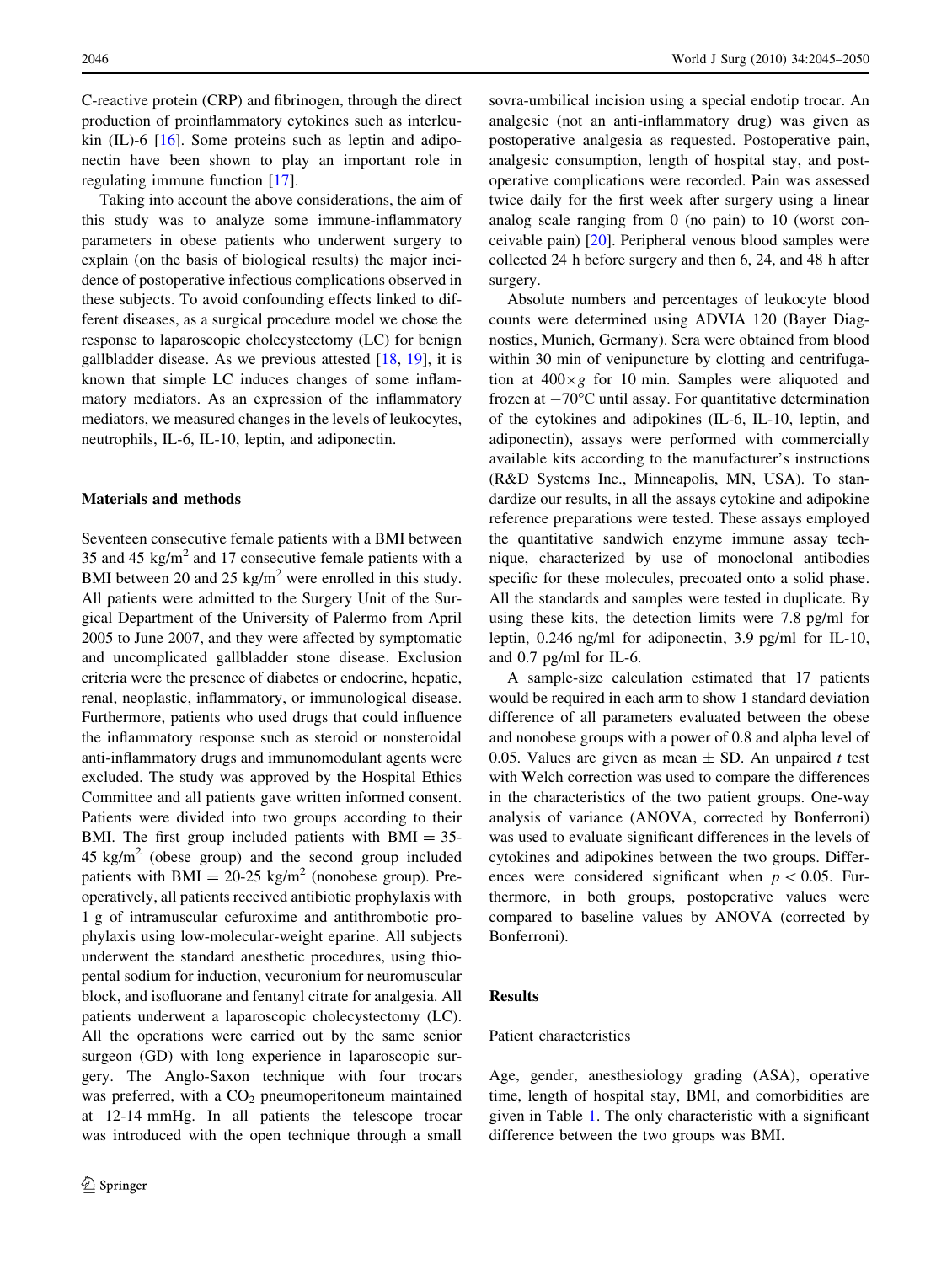<span id="page-2-0"></span>Table 1 Characteristics of the patients in the two study groups

|                                             | Obese group<br>$(n = 17)$ | Nonobese group<br>$(n = 17)$ | $p$ value |
|---------------------------------------------|---------------------------|------------------------------|-----------|
| Age [median $(range)$ ]                     | $44.5(20-65)$             | $45.0(23-67)$                | 0.9315    |
| BMI $(kg/m2)$ [median (range)]              | $43.0(35-45)$             | $22(20-25)$                  | < 0.0001  |
| <b>ASA</b>                                  |                           |                              |           |
| I                                           | 3                         | 3                            | 0.9668    |
| П                                           | 9                         |                              | 0.8538    |
| Ш                                           | 4                         | 6                            | 0.6303    |
| IV                                          | 1                         |                              | 0.9668    |
| Duration of operation (min) (mean $\pm$ SD) | $76.2 \pm 20.1$           | $73.8 \pm 17.6$              | 0.7101    |
| Hospital stay (h) (mean $\pm$ SD)           | $50.4 \pm 15.3$           | $54.1 \pm 13.7$              | 0.4573    |
| Hypertension                                | 1                         |                              | 0.9668    |

 $\chi^2$  test was used to compare the continuous variables and unpaired  $t$  test with Welch correction was used to compare the differences between the two groups

Clinical outcomes

No significant differences were detected between the two groups with respect to postoperative pain as measured on a visual analog scale at each time point and analgesic use (data not shown). Body temperature changes were similar in both groups, peaking at 24 h after surgery and returning to preoperative levels 48 h after the operation. The patients of both groups were discharged within 72 h after the LC. All patients had an uncomplicated postoperative course. No patient in either group developed a wound, respiratory, or urinary tract infection or other morbidity in the postoperative period. There was no need for reoperation or blood transfusion in either group.

#### Leukocyte and neutrophil counts

In both groups of patients the postoperative values of leukocytes and neutrophils were, on the whole, significantly higher compared to their baseline values (Table 2). There was a significant increase in leukocyte and neutrophil levels preoperatively and at 6, 24, and 48 h after surgery in obese patients compared to nonobese patients (Table 2).

## IL-6, leptin, IL-10, and adiponectin

Data on proinflammatory cytokines IL-6, IL-10, leptin, and adiponectin are presented in Fig. [1](#page-3-0)a-d, respectively. In general, the serum levels of both leptin and IL-6 increased in the postoperative period compared to their baseline values. In particular, the IL-6 level significantly increased in the obese subjects 24 and 48 h after surgery, whereas in the nonobese subjects a significant increase was observed only 48 h after surgery. Interestingly, the IL-6 values of obese patients were always higher than those in nonobese subjects at all times (Fig. [1](#page-3-0)a). The serum levels of leptin were significantly higher in obese patients 24 and 48 h postoperatively compared to those of nonobese subjects at any time point. A comparison between the two groups showed higher values of leptin in the obese patients compared to the nonobese subjects (Fig. [1](#page-3-0)c).

Overall, the serum levels of both adiponectin and IL-10 were higher in the postoperative period in the nonobese patients, as seen in Fig. [1b](#page-3-0) and d. In particular, IL-10 was significantly higher in nonobese patients 24 and 48 h after cholecystectomy, whereas in the obese group its levels showed a significant increase only at 24 h after surgery. IL-10 levels of nonobese subjects were also higher than

Table 2 Leukocyte and neutrophil counts in the two study groups

|                                                                                                                                                              | Pre   |                | 6th h |                 | $24th$ h       |          | 48th h                                       |                        |
|--------------------------------------------------------------------------------------------------------------------------------------------------------------|-------|----------------|-------|-----------------|----------------|----------|----------------------------------------------|------------------------|
|                                                                                                                                                              | Obese | Nonobese Obese |       | Nonobese Obese  |                | Nonobese | Obese                                        | Nonobese               |
| Leukocytes (absolute number) 9.9 $(2.5)^a$ 6.4 $(1.1)$ 15.2 $(2.8)^{a}$ * 8.3 $(2.4)^{\dagger}$ 14.6 $(3.0)^{a}$ * 10.4 $(2.6)^{\dagger}$ 14.5 $(2.6)^{a}$ * |       |                |       |                 |                |          |                                              | 10.1 $(2.3)^{\dagger}$ |
| Neutrophils (absolute number) 7.3 $(1.2)^a$ 4.5 $(1.1)$ 12.9 $(2.3)^a$                                                                                       |       |                |       | 7.2 $(1.0)^{T}$ | 12.0 $(1.9)^a$ |          | 8.3 $(1.2)^{\dagger}$ 11.3 $(1.0)^{\dagger}$ | 7.5 $(1.0)^{\dagger}$  |

Values are mean (standard deviation)

 $^{\text{a}}$  Comparison by unpaired t test with Welch correction of values of leukocytes and neutrophils of obese and nonobese patients at preop, 6, 24 and 48 h. A significance of  $p < 0.0001$  was obtained for both parameters. Within each group, one-way analysis of variance by ANOVA with Bonferroni correction was used to analyze the differences for each time point compared to preoperative values

\* Pre vs. 6:  $p \lt 0.001$ ; pre vs. 24,  $p \lt 0.001$ ; pre vs. 48,  $p \lt 0.001$  for obese group

<sup>†</sup> Pre vs. 6,  $p < 0.001$ ; pre vs. 24,  $p < 0.001$ ; pre vs. 48,  $p < 0.001$  for nonobese group for both parameters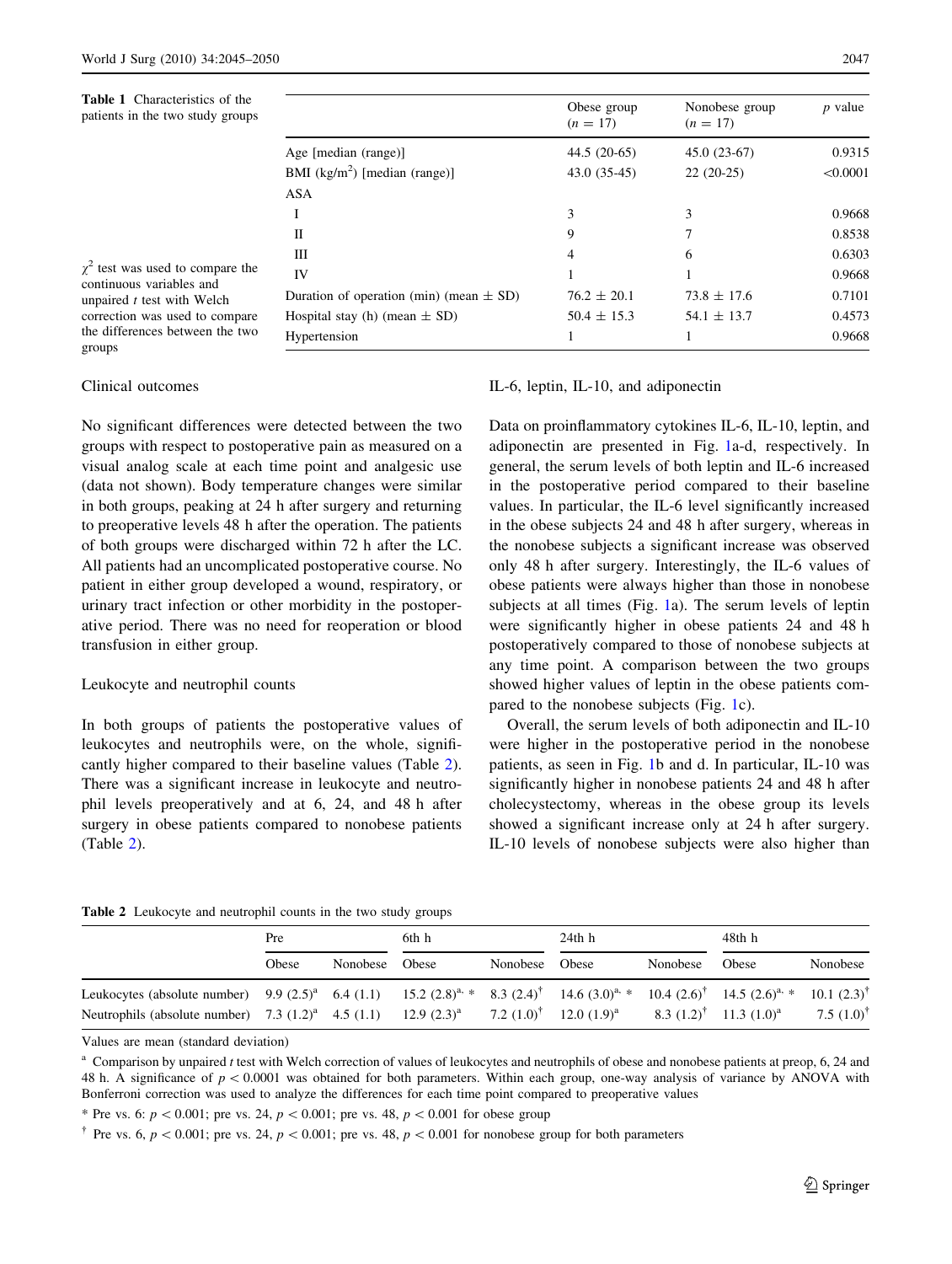<span id="page-3-0"></span>



Fig. 1 a Pre- and postoperative IL-6 serum levels in obese (black bar) and nonobese (white bar) patients. Concerning IL-6, differences between baseline and postoperative values were observed only at 48 h  $(p<0.001$  by ANOVA test with Bonferroni's correction) in nonobese patients. In obese patients, the differences between baseline and postoperative values were significant at 24 and 48 h ( $p \lt 0.01$  and  $p < 0.001$ , respectively, by ANOVA test with Bonferroni's correction). In addition, significance was achieved comparing values of nonobese and obese patients at all times after operation ( $p\lt0.001$  by ANOVA test with Bonferroni's correction). b Pre- and postoperative IL-10 serum levels in obese (black bar) and nonobese (white bar) patients. A significant increase between baseline and postoperative values was observed at 24 and 48 h ( $p<0.001$  and  $p<0.001$ , respectively, by ANOVA test with Bonferroni's correction) in nonobese patients. In obese patients, the differences between baseline and postoperative values were significant only at 24 h ( $p < 0.01$  by ANOVA test with Bonferroni's correction). In addition, significance was achieved comparing values of nonobese and obese patients at 24 and 48 h after operation ( $p < 0.01$  and  $p < 0.001$ , respectively, by ANOVA test with Bonferroni's correction). c Pre- and postoperative

IL-10 levels of obese patients, achieving statistical significance at 24 and 48 h after operation (Fig. 1b).

Similarly, the serum levels of adiponectin reached a significant increase postoperatively at all time points only in nonobese patients. In addition, a significant difference in adiponectin values was found between obese and nonobese patients at each point examined (Fig. 1d).

#### Discussion

In this study, increased levels of proinflammatory markers, including leptin and IL-6, were detected in the blood of

leptin serum levels in obese (black bar) and nonobese (white bar) patients. A significant increase between baseline and postoperative values was observed only at 24 and 48 h ( $p<0.05$  and  $p<0.001$ , respectively, by ANOVA test with Bonferroni's correction) in obese patients. In nonobese patients, the leptin postoperative values were not significantly higher when compared to baseline values. In addition, significance was obtained comparing values of nonobese and obese patients at all times after operation ( $p < 0.01$ ,  $p < 0.001$ ,  $p\lt 0.001$ , and  $p\lt 0.0001$ , respectively, by ANOVA test with Bonferroni's correction) d Pre- and postoperative adiponectin serum levels in obese (black bar) and nonobese (white bar) patients. A significant increase in adiponectin postoperative values compared to the baseline values was observed only in nonobese patients at 6, 24, and 48 h ( $p \lt 0.05$ ,  $p \lt 0.01$ , and  $p \lt 0.001$ , respectively, by ANOVA test with Bonferroni's correction). In obese patients the adiponectin postoperative values were not significantly higher compared to baseline values. In addition, significance was found when the values of nonobese and obese patients at all times after operation were compared ( $p < 0.001$  by ANOVA test with Bonferroni's correction)

obese patients compared to nonobese individuals after LC. On the other hand, levels of IL-10 and adiponectin were lower in obese subjects compared to nonobese individuals. The latter findings suggest that in nonobese subjects, the inflammatory response following LC is attenuated by the inhibitory activity of these anti-inflammatory cytokines. All these data are in agreement with the evidence that obesity is characterized by low-grade systemic inflammation [\[16](#page-5-0), [21](#page-5-0)].

It is commonly assumed that obese patients have a higher risk of surgical complications than do normal subjects [[7\]](#page-5-0). A few previous studies that evaluated the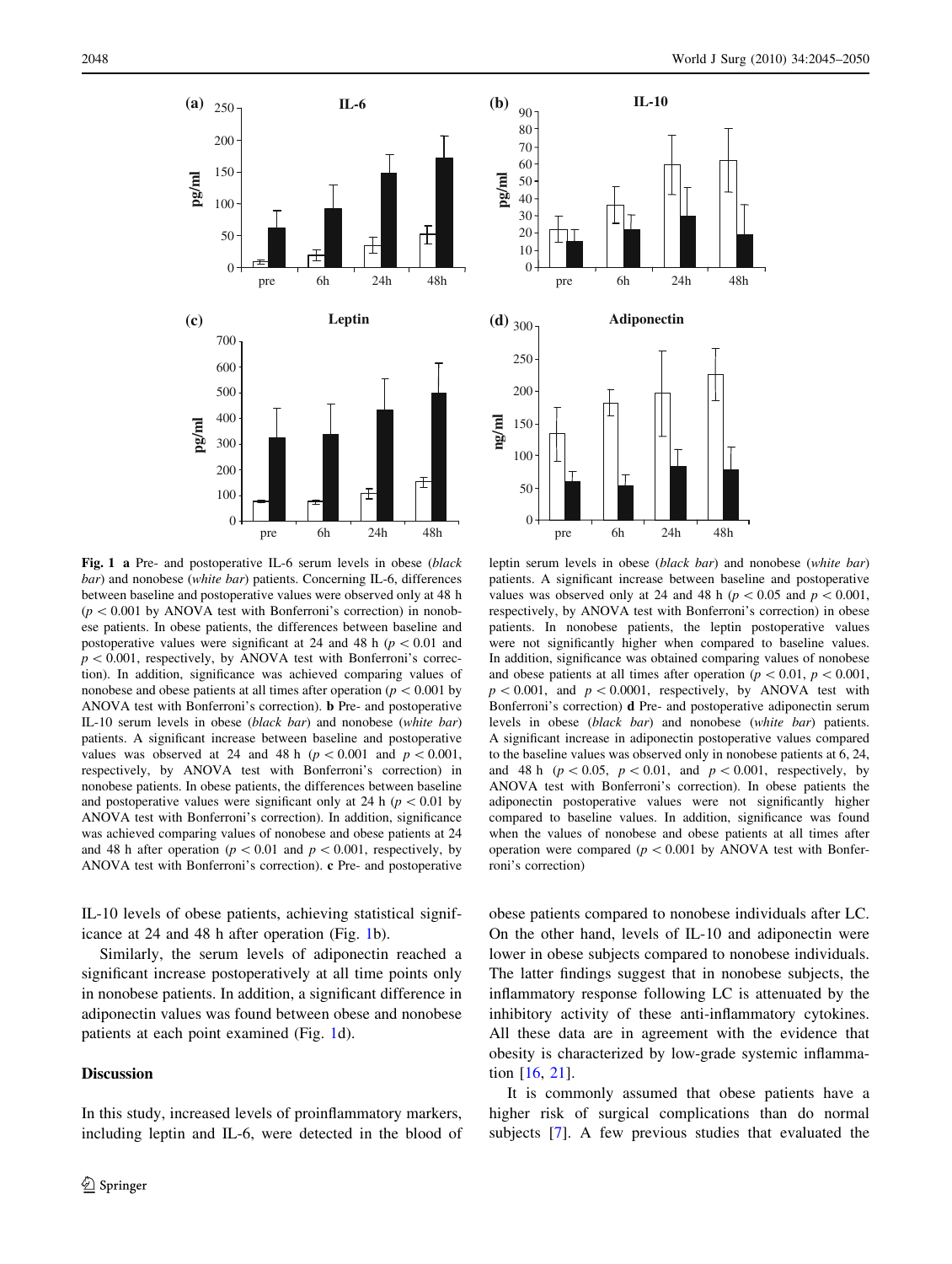<span id="page-4-0"></span>impact of obesity on perioperative outcome produced questionable results [\[7](#page-5-0)]. Bangbade et al. [6], in their retrospective review of 7271 cases of postoperative complications after major or moderate noncardiac surgery, showed that obese patients had a higher prevalence of myocardial infarction, peripheral nerve injury, wound infection, and urinary tract infection, with a mortality rate of 2.2% compared to 1.2% for normal subjects [6]. Dindo et al. [\[7](#page-5-0)] investigated how obesity affected outcome of elective general surgery in a cohort of more than 6000 patients followed prospectively over 10 years. They suggested that obese patients face a higher risk for surgical site infections after open surgery, probably related to the presence of excessive fat tissue which, in their opinion, may predispose the patient to impaired wound healing and infections in the presence of concomitant factors such as hematoma [\[7](#page-5-0)]. Furthermore, Tanaka et al. [[8\]](#page-5-0) showed that obese patients have an underlying immune impairment in lymphocyte responsiveness which might contribute to higher rates of wound infections [\[8](#page-5-0)]. More recently, data collected from a review examining the impact of obesity on postoperative morbidity after colorectal surgery [[9\]](#page-5-0) suggested that obesity represents a significant risk factor for wound infections, anastomotic leakage, and pulmonary and thromboembolic problems [[9\]](#page-5-0). Accordingly, in a multivariate analysis of 608 patients who underwent digestive tract surgery, subjects with  $BMI > 30$  had an adjusted odds ratio (OR) for surgical site infections of 4.8 [\[10](#page-5-0)]. Conversely, a retrospective review by Ondrula et al. [\[11](#page-5-0)] of 960 colorectal procedures performed during a 5-year period found that obesity was not significantly associated with wound infections [\[11](#page-5-0)]. Also, similar results have been observed after cardiac surgery [\[12](#page-5-0)]. Finally, Mullen et al. [[13\]](#page-5-0) even suggested that after nonbariatric general surgery, overweight and obese patients may paradoxically have better outcomes than normalweight patients.

Recently, both clinical and experimental studies showed that obesity produced immune response impairment [4, [8,](#page-5-0) [22](#page-5-0)]. In particular, Chandra and Au [\[22](#page-5-0)] found that 38% of obese children showed variable impairment of cell-mediated immune responses such as delayed cutaneous hypersensitivity, abnormal lymphoproliferative response to mitogens, and a reduction in intracellular bacteria-killing capacity by polymorphonuclear leukocytes. Some reports have also linked obesity to a lower production of antibodies after hepatitis B vaccination [[23\]](#page-5-0).

The current view of adipose tissue is that it is an active secretor organ able to produce immune-related proteins, including cytokines, adipokines, fibrinogen, and acute phase proteins such as CRP [[16\]](#page-5-0). Leptin is a cytokine that has a fundamental role in the regulation of food intake and energy balance  $[16]$  $[16]$ , with a crucial function in regulating immunity [\[24](#page-5-0)]. In particular, leptin protects T lymphocytes from apoptosis and regulates T-cell proliferation and activation [\[21](#page-5-0)]. It also influences cytokine production from T lymphocytes, monocyte activation, and phagocytosis [\[21](#page-5-0)]. Thus, leptin acts as a proinflammatory cytokine and its circulating levels directly correlate with adipose tissue mass [\[25](#page-5-0)]. On the other hand, adiponectin, although released by adipocytes, does not increase with obesity; its levels are reduced in obese subjects [\[22](#page-5-0)]. Adiponectin acts as an anti-inflammatory by inhibiting IL-6 production accompanied by induction of the anti-inflammatory cytokines IL-10 and IL-1 receptor antagonist [[26\]](#page-5-0).

Our results indicate that obese patients have a stronger acute inflammatory response than do nonobese subjects after surgical stress. The severity of surgical stress varies in accordance with the host response after surgical procedures. Proinflammatory cytokines are thought to mediate surgical stress, with neurohumoral response assumed to be regulated by the production of cytokines [\[27](#page-5-0)]. The complex cascade of acute-phase response, regulated by an adequate balance of inflammatory mediators, is also designed to isolate and destroy microbial pathogens, to activate tissue repair processes, and to facilitate a return to physiological homeostasis [\[28](#page-5-0)]. Therefore, when there is hyperactivity in the acute-phase response due to an increase in the inflammatory mediators, as we observed in obese patients, there is an elevated risk of immune impairment that could be responsible for an increase in postoperative complications [\[27](#page-5-0), [29](#page-5-0)].

The clinical significance of our results remains unclear because our study is only observational. Hence, we cannot conclude that there is a causal relationship between the cytokines leptin and adiponectin and acute-phase response and the increased susceptibility to postoperative complications observed in obese patients. However, it must be taken into account that it has been claimed that proinflammatory mediators as well as cytokines and leptin play an important role in the pathogenesis of postoperative complications [\[30](#page-5-0)].

#### References

- 1. World Health Organization (1998) Obesity: preventing and managing the global epidemic. WHO, Geneva
- 2. Mokdad AH, Marks JS, Stroup DF et al (2004) Actual causes of death in the United States, 2000. JAMA 291:1238–1245
- 3. Khan LK, Bowman BA (1999) Obesity: a major global public health problem. Annu Rev Nutr 19:13–17
- 4. Martí A, Marcos A, Martínez JA (2001) Obesity and immune function relationships. Obes Rev 2:131–140
- 5. Livingstone EH, Ko CY (2002) Use of the health and activities limitation index as a measure of quality of life in obesity. Obes Res 10:824–832
- 6. Bamgbade OA, Rutter TW, Nafiu OO et al (2007) Postoperative complications in obese and nonobese patients. World J Surg 31:556–560